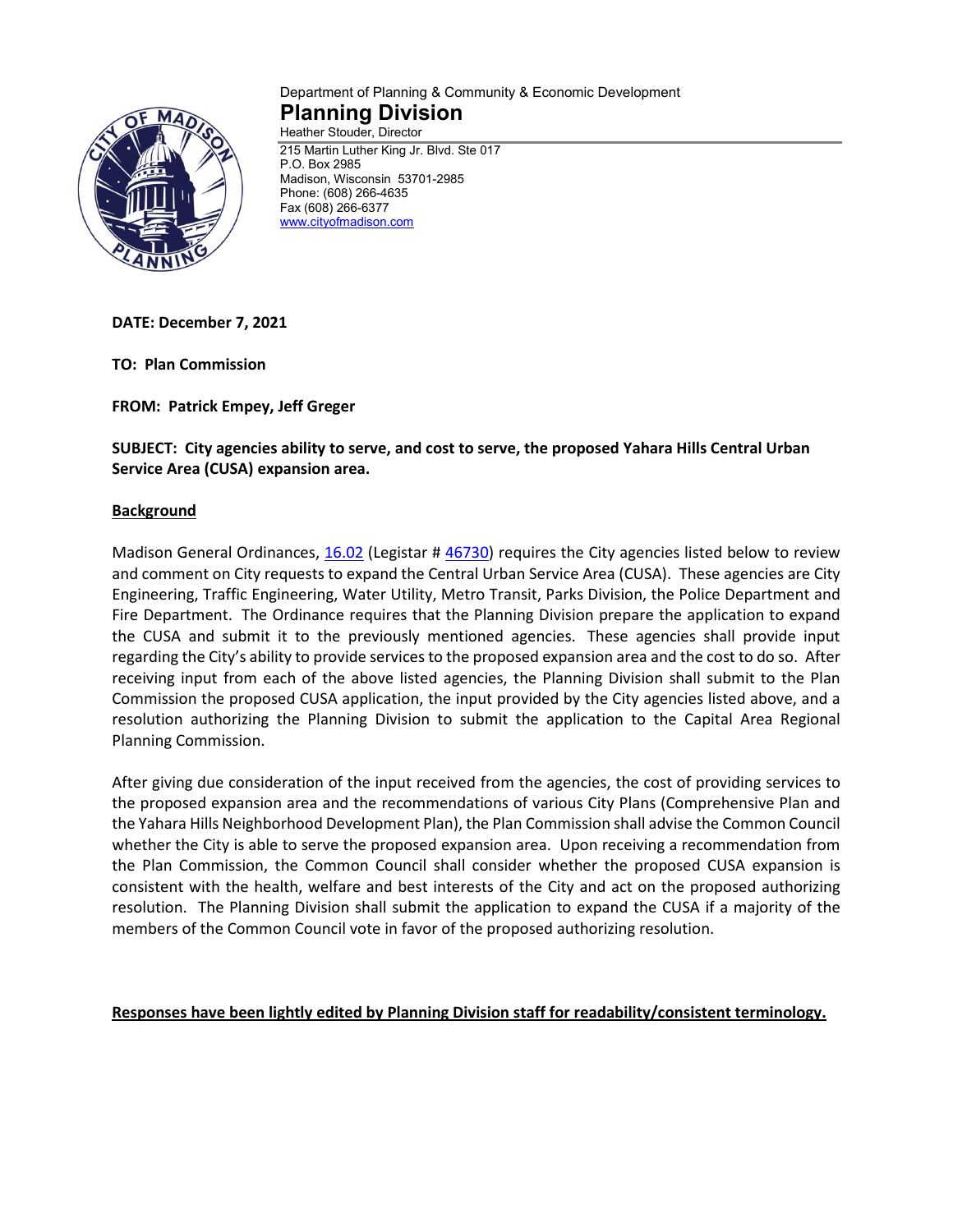## **CITY ENGINEERING**

## *Ability to Provide Services*

Currently this area is not in the CUSA; therefore, the City cannot serve this area with storm or sanitary sewer. The City will need to extend sanitary sewer to the area with an additional impact fee district.

Development north of the existing landfill in the northern portion of the expansion area will be served by a sanitary sewer extended from the intersection of Femrite Drive and Meier Road. Development south of the existing landfill along HWY 12 & 18 in the southern portion of the expansion area will be served by a sanitary sewer extended from the intersection of Millpond Road and HWY 12 & 18.

There are no planned major public stormwater improvements in the short-term. Two larger drainageways, located along Femrite Drive, will need to be improved with development. Timing is unknown and subject to timing of any development needs. All development will need to meet MGO Chapter 37 requirements.

A watershed study for this area is scheduled for 2023 and it may indicate regional needs.

# *Cost to Provide Services*

## **Streets**

Construction of external border streets of plats will require city cost share on the order of \$1,000-\$1,500 per foot for arterial roadways and \$500-\$800 per foot for collector roadways. Internal local streets and bike paths are generally paid for and constructed by the developer. Streets and paths will require ongoing maintenance such as plowing, crack sealing, chip sealing, resurfacing and eventually reconstruction.

## **Sanitary**

To allow development in the northern portion of the proposed expansion area, the City will need to extend sanitary sewer as development occurs. When development occurs, a new impact fee district will need to be created to recoup the cost of the sewer extension. Sewer extension in the southern portion of the proposed expansion area will be paid for by Dane County as part of the proposed new landfill and sustainability campus project.

## **Stormwater**

Two larger drainageways, located along Femrite Drive, will need to be improved with development. Timing is unknown and subject to timing of any development needs. A watershed study for this area is scheduled for 2023 and it may indicate regional needs.

## **TRAFFIC ENGINEERING**

## *Ability to Provide Services*

The Traffic Engineering Division supports the CUSA expansion as per the proposed plan with the expectation that the arterial streets will be modified per the adopted plans and the neighborhood will include adequate pedestrian and bicycle facilities.

## *Cost to Serve the Expansion Area*

The cost of pedestrian and bicycle facilities is typically paid for by the developer.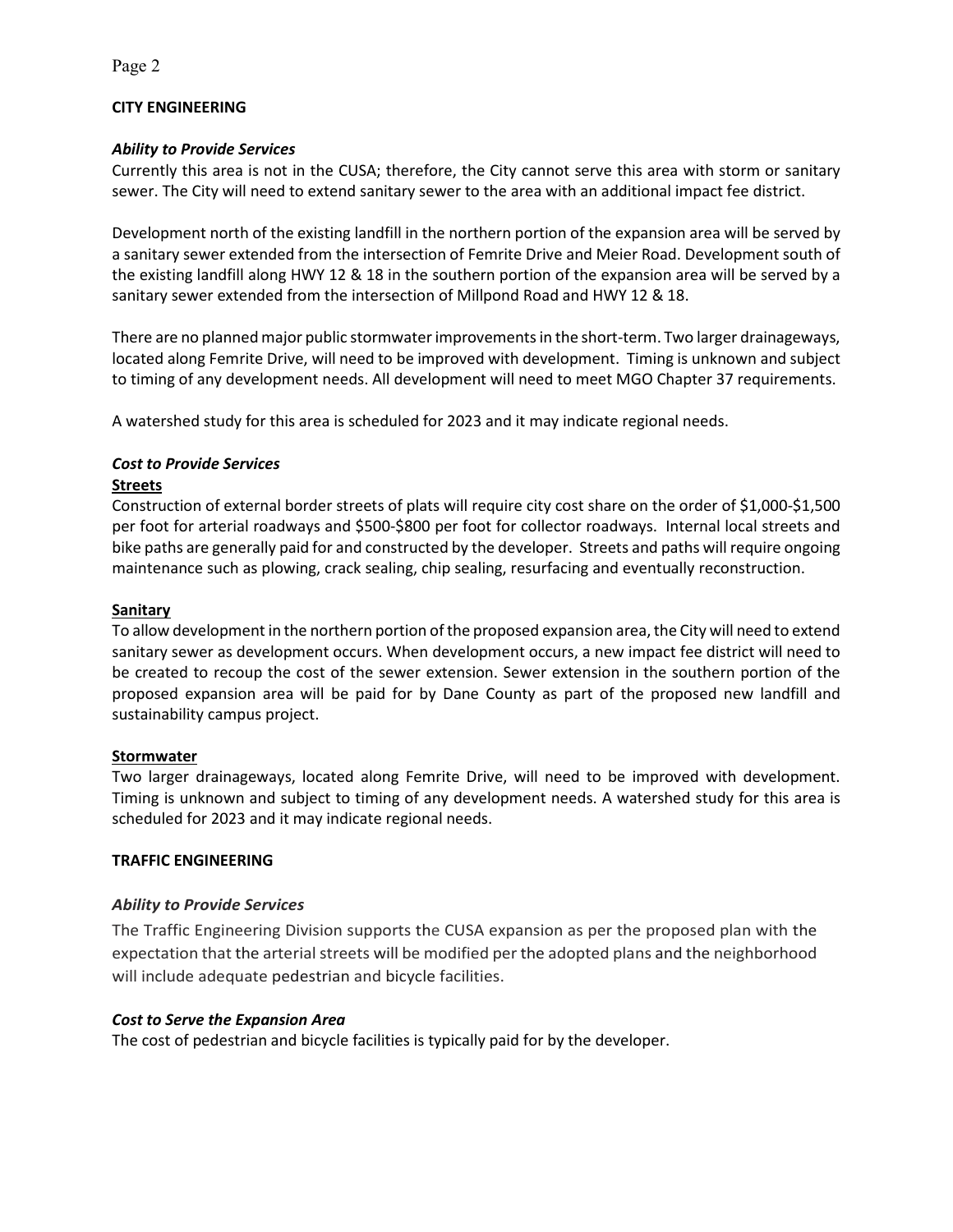### **METRO TRANSIT**

#### *Ability to Provide Services*

Currently, Madison Metro bus service is not provided to the expansion area. Future Madison Metro service to the expansion area would come through an extension of current routes in the area, or through the creation of new transit routes to serve development on the City's southeast side. A regional transit authority or other jurisdictional funding source would likely be needed to provide service in the amendment area. Future transit routes within the neighborhood would most likely travel along the arterial and collector streets. Ridership potential will remain relatively low until substantial additional development has occurred. It is recommended that other transportation options, such as vanpools or rideshare programs, be pursued both before and after transit service is provided to the expansion area.

### *Cost to Serve the Expansion Area*

The proposed expansion of the CUSA falls outside this defined transit service area, using the stops and schedules maintained by Metro Transit under its current operating budget.

The closest bus stops with regularly scheduled daily, all-day transit service are located in the Agriculture Drive and Femrite Road intersection area (roughly 1.25 miles to the west of the border of the expansion area).

Metro Transit provides no additional commuter (weekday peak hour) service, east of this regularly scheduled service along Agriculture Drive, and there are no operators of shared-ride taxis known to have a license to serve this area. Federal standards for provision of demand-response paratransit trips under the Americans with Disabilities Act only require service to properties that are within ¾ of a mile of regularly scheduled transit. The extent of additional commuter services do not impact the paratransit service area.

During Summer of 2021, the City of Madison solicited public feedback on initial draft maps of a Transit Network Redesign that could eliminate the daily, all-day transit service with stops in the Agriculture Drive and Femrite Road intersection area (roughly 1.25 miles to the west of the expansion area border) – and replaced with just commuter (weekday peak hour) service. Under this initial draft map concept, the closest bus stops with regularly scheduled daily, all-day transit service could be located in the Pflaum Road and Stoughton Road intersection area (roughly 2.75 miles to the northwest of the expansion area border).

#### **POLICE DEPARTMENT**

#### *Ability to Provide Services*

The Police Department will provide services to lands within the expansion area that are within the City. The expansion area is part of the Police Department's East District. The East District operates out of a station located on South Thompson Drive near its intersection with Cottage Grove Road. This station is about 1.6 miles from the expansion area.

#### *Cost to Serve the Expansion Area*

The need for future additional police staffing to serve the expansion area will be dependent on a number of factors, to include: the increase in City population from the expansion area; the increase in miles of roadway from the expansion area; the increase in the City's geographic area from the expansion area; and the increase in calls for police service/police workload in the expansion area. The estimated number of additional patrol officers that would likely be required with the proposed areas of expansion will be .12 patrol officers. These estimates were generated by compiling workload data associated with